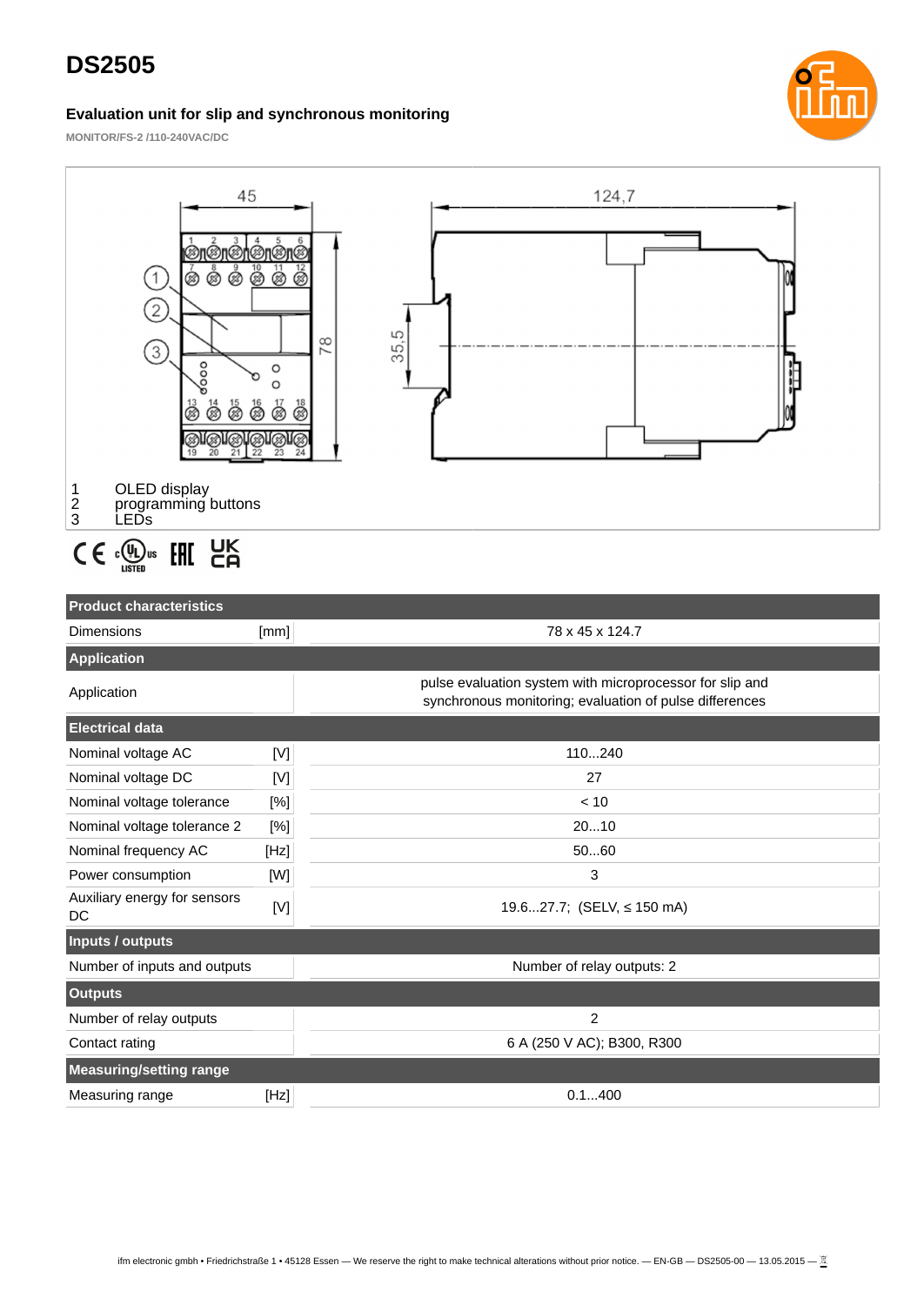### **DS2505**

### **Evaluation unit for slip and synchronous monitoring**



**MONITOR/FS-2 /110-240VAC/DC**

| <b>Operating conditions</b>          |      |                                                                     |                                        |  |
|--------------------------------------|------|---------------------------------------------------------------------|----------------------------------------|--|
| Ambient temperature                  | [°C] | $-4060$                                                             |                                        |  |
| Storage temperature                  | [°C] | $-4085$                                                             |                                        |  |
| Max. relative air humidity           | [%]  | 80; (40 °C: 50 %)                                                   |                                        |  |
| Protection                           |      | IP 50                                                               |                                        |  |
| Protection rating terminals          |      | <b>IP 20</b>                                                        |                                        |  |
| <b>Tests / approvals</b>             |      |                                                                     |                                        |  |
|                                      |      | EN 61010                                                            | 2011                                   |  |
| <b>EMC</b>                           |      | <b>EMV 89/336/EWG</b>                                               |                                        |  |
|                                      |      | EN 61000-6-2                                                        | 2005                                   |  |
|                                      |      | EN 61000-6-4                                                        | 2007                                   |  |
| <b>Mechanical data</b>               |      |                                                                     |                                        |  |
| Weight                               | [g]  | 377.5                                                               |                                        |  |
| <b>Dimensions</b>                    | [mm] | 78 x 45 x 124.7                                                     |                                        |  |
| <b>Materials</b>                     |      | plastics                                                            |                                        |  |
| <b>Displays / operating elements</b> |      |                                                                     |                                        |  |
|                                      |      |                                                                     | OLED display, 128 x 64 pixels luminous |  |
| <b>Display</b>                       |      | switching status                                                    | LED, green                             |  |
| <b>Remarks</b>                       |      |                                                                     |                                        |  |
| Remarks                              |      | The unit complies with overvoltage category II; degree of soiling 2 |                                        |  |